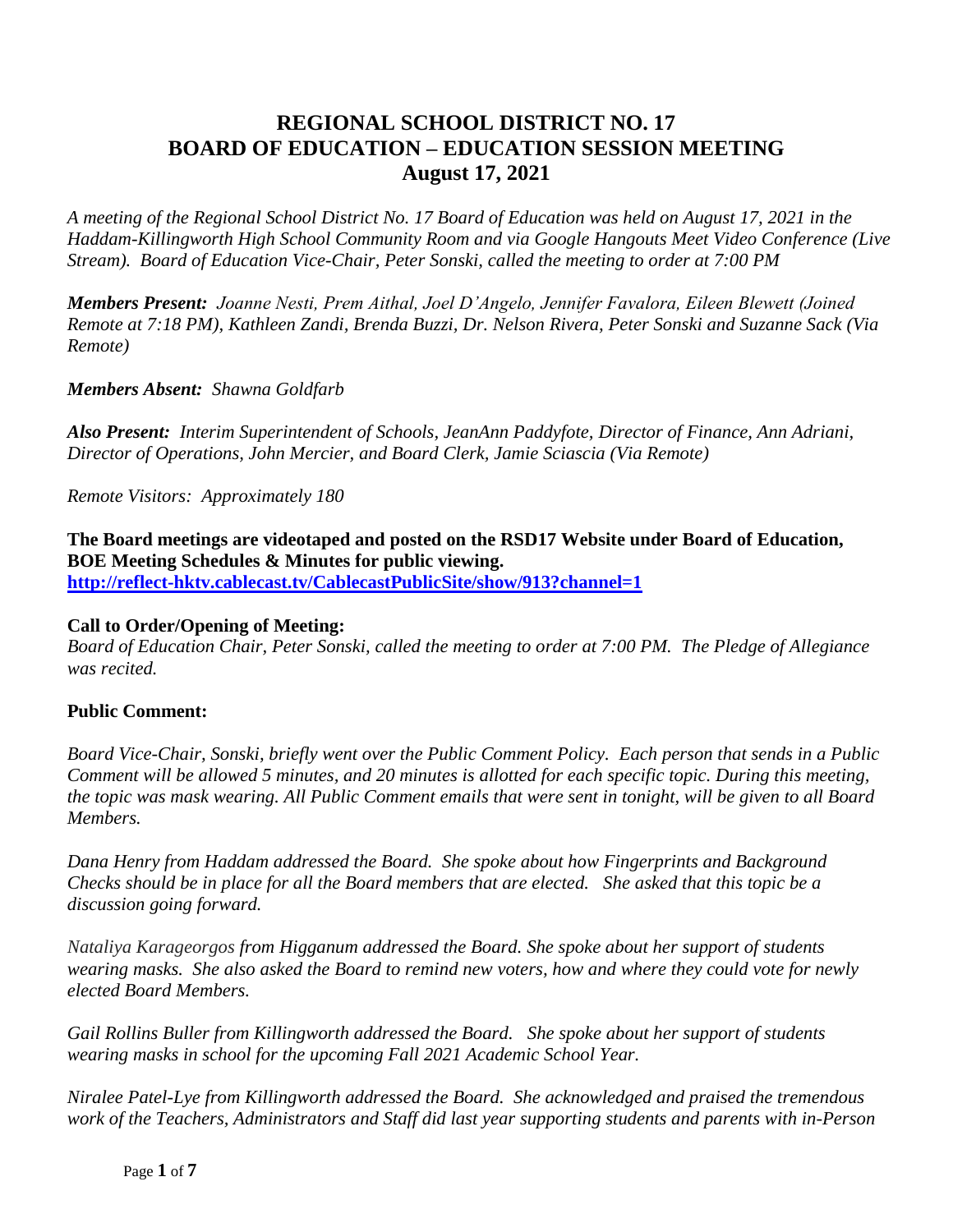*and Remote Learning Instruction. She also spoke about her support of students wearing masks in school for the upcoming Fall 2021 Academic School Year.*

*Katie Browne from Killingworth addressed the Board. She spoke about her support of students wearing masks in school for the upcoming Fall 2021 Academic School Year.*

*Mary Murray from Killingworth addressed the Board. She spoke about her support of students wearing masks in school for the upcoming Fall 2021 Academic School Year.*

*Jennifer Voegtli from Killingworth addressed the Board. She spoke about her support of students wearing masks in school for the upcoming Fall 2021 Academic School Year.*

*Beth Gagliardi from Killingworth addressed the Board. She congratulated, Jeffrey Whibey on his new position as Superintendent starting in October. She spoke about her support of students wearing masks in the upcoming Fall 2021 Academic School Year.*

*Desiree McRae from Killingworth addressed the Board. She spoke about her support of students wearing masks in school for the upcoming Fall 2021 Academic School Year.*

Kate Novack from Killingworth addressed the Board. She spoke about her support of students wearing *masks in the Fall 2021 Academic School Year.*

*Nancy Reddy from Killingworth addressed the Board. She spoke about her support of students wearing masks in school for the upcoming Fall 2021 Academic School Year.*

*Laura and Keith Traver from Killingworth addressed the Board, Laurie spoke about her support of students wearing masks in the Fall 2021 Academic School Year.*

*Theresa Malone from Higganum addressed the Board. She spoke about her support of students wearing masks in school for the upcoming Fall 2021 Academic School Year.*

*Christine Patterson from Killingworth addressed the Board. She spoke about her support of students wearing masks for the upcoming Fall 2021 Academic School Year.*

*Jenny Law from Higganum addressed the Board. She spoke about her support of students wearing masks in school for the upcoming Fall 2021 Academic School Year.*

*The Below Public Comment Emails were not Read Aloud during the Meeting due to the Public Comment Policy. Tonight's Public Comment emails were about Mask-Wearing.*

*Prema Manohar from Higganum. In Support of Students Wearing Masks.*

*Sandhy Reddy from Higganum. In Support of Students Wearing Masks.*

*Carol Sturges from Killingworth. In Support of Students Wearing Masks.*

*Rob Spector from Higgnaum. In Support of Students Wearing Masks.* 

*Michael Dove from Killingworth. In Support of Students Wearing Masks.*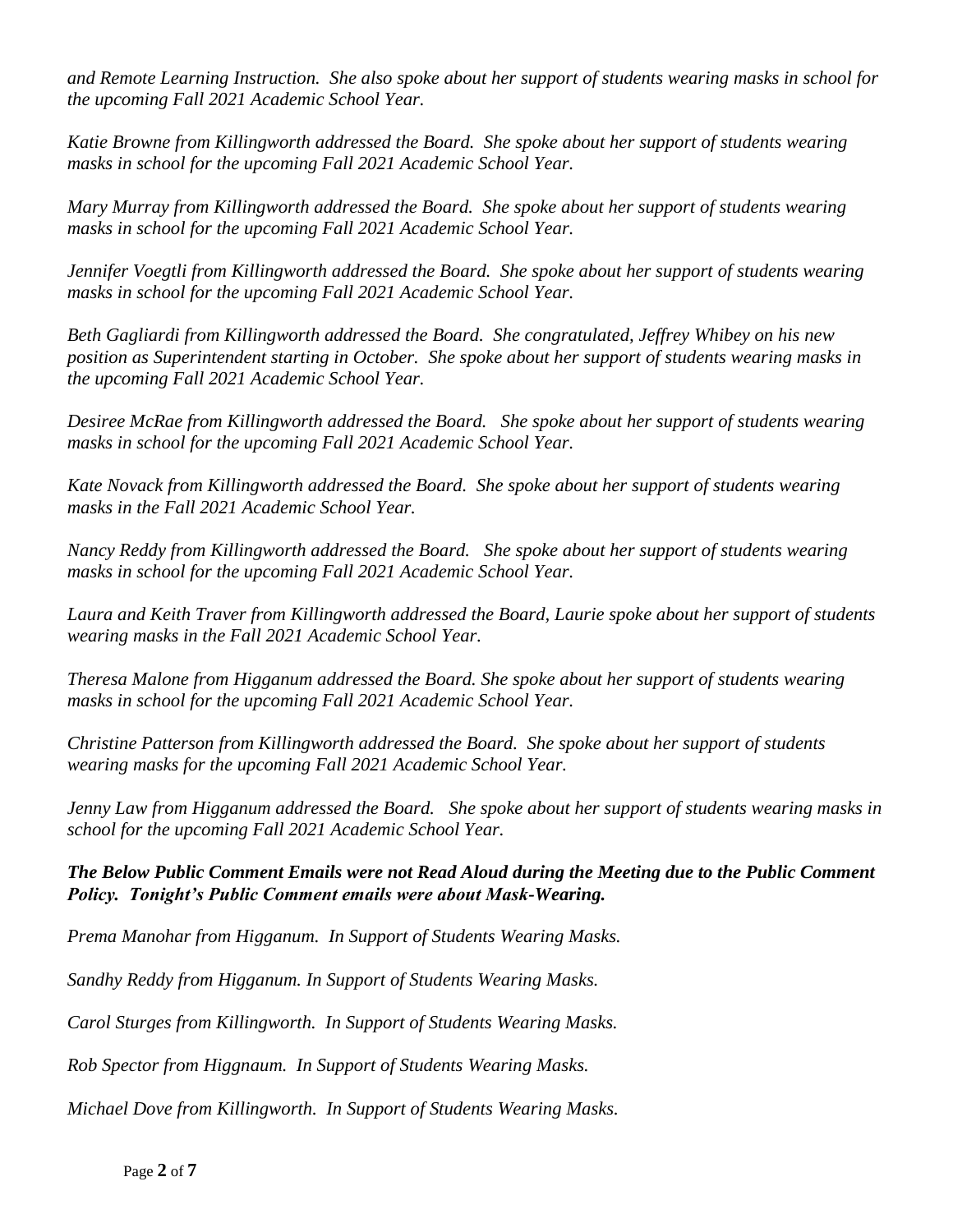*Cary Chadwick from Haddam. In Support of Students Wearing Masks. Mark and Raye Brookes from Haddam. In Support of Students Masks. Casey Jacob from Killingworth. In Support of Students Wearing Masks. Tim Teran from Haddam. In Support of Students Wearing Masks. Myra Aronow from Haddam. In Support of Students Wearing Masks. Kathryn Rizzo from Haddam. In Support of Students Wearing Masks. Devri Gill from Killingworth. In Support of Students Wearing Masks. Nancy McCormick from Killingworth. In Support of Students Wearing Masks. Peter Baird from Higganum. In Support of Students Wearing Masks. Norman Needleman. In Support of Students Wearing Masks. Daniel Clifford from Higganum. In Support of Students Wearing Masks. Annie Stirna from Killingworth. In Support of Students Wearing Masks. Sandy Allard from Killingworth. In Support of Students Wearing Masks. Tim Withington from Killingworth. In Support of Students Wearing Masks. Isabelle D. Seggerman from Haddam. In Support of Students Wearing Masks. Marcel Couture from Killingworth. In Support of Students Wearing Masks. Samantha Merwin from Haddam. In Support of Students Wearing Masks. Stephen Anderson from Killingworth. In Support of Students Wearing Masks. Gwenne Celmer from Killingworth. In Support of Students Wearing Masks. Edith Pawlicki from Higganum. In Support of Students Wearing Masks. Sydney Dickinson from Higganum. In Support of Students Wearing Masks. Lucinda Hogarty from Killingworth. In Support of Students Wearing Masks. Joan Gay from Killingworth. In Support of Students Wearing Masks. Carl and Melissa Carvell from Haddam. In Support of Students Wearing Masks. Kate Wessling from Higganum. In Support of Students Wearing Masks.*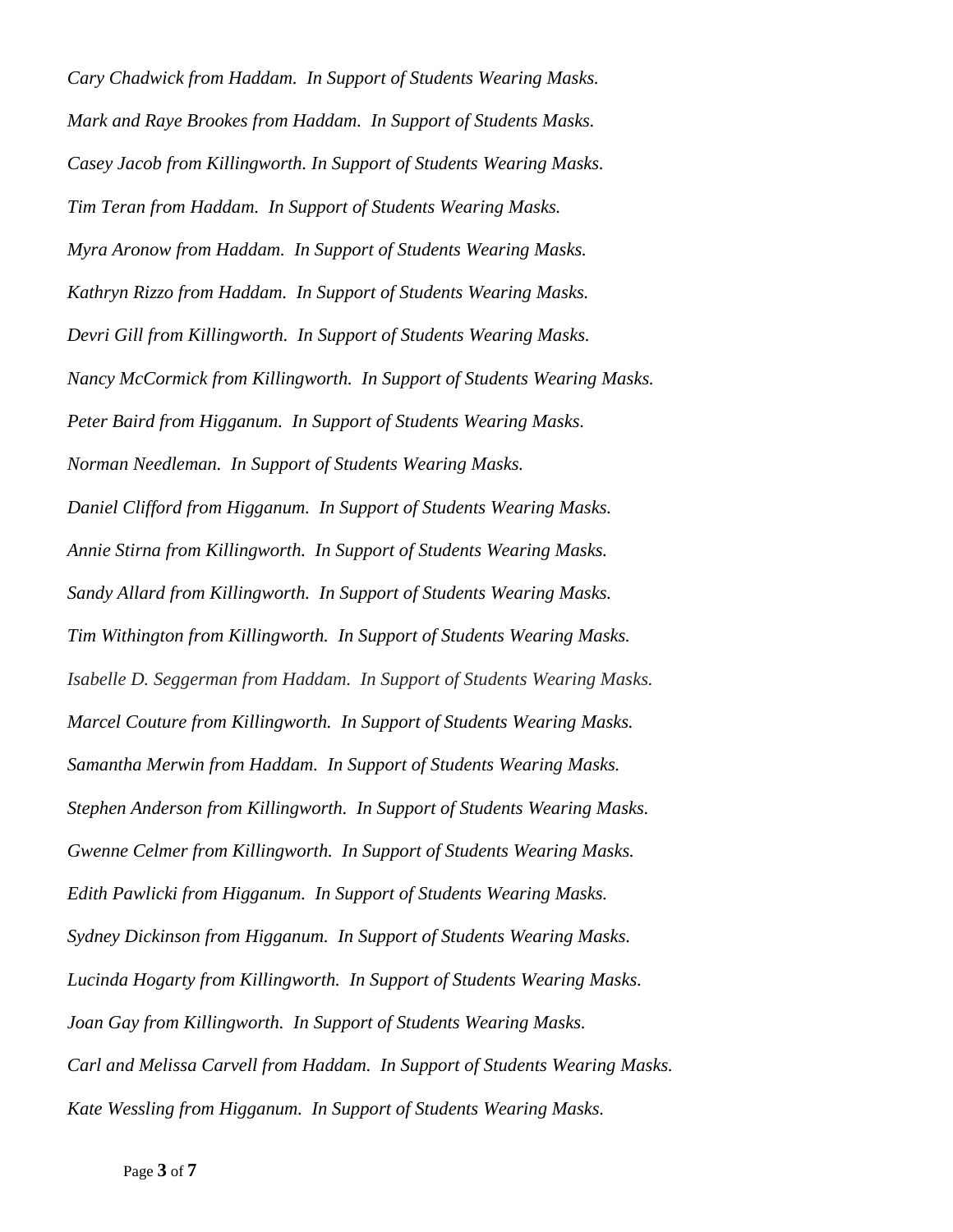*Mary Solera of Killingworth. In Support of Students Wearing Masks.*

*Jean Panciera from Killingworth. In Support of Students Wearing Masks.*

*Rebecca Reising of Killingworth. In Support of Students Wearing Masks.*

*Tom Hogarty from Killingworth. In Support of Students Wearing Masks.* 

*Linda Rigoni from Higganum. In Support of Students Wearing Masks.*

*Essie Groux from Higgnaum. In Support of Students Wearing Masks.*

*Peter Stockman from Killingworth. In Support of Students Masks.*

*Mark and Dana Kyder from Killingworth. In Support of Students Wearing Masks.*

*Rick Hornung from Haddam. In Support of Students Wearing Masks.*

*Anja Tucker from Higganum. Opposed to Students Wearing Masks.*

*Marie Lippincott from Higganum. In Support of Students Wearing Masks.*

*Hamish McPhail from Higganum. In Support of Students Wearing Masks.*

*Daryl Tucker from Higganum. Opposed to Students Wearing Masks.*

*Gina Block from Higganum. In Support of Students Wearing Masks.*

*Jennifer and Joseph Tailicero from Higganum. Opposed to Students Wearing Masks.*

*Haldan Block from Higganum. In Support of Students Wearing Masks.*

*Terasa Karbar from Haddam. Opposed to Students Wearing Masks.*

*Bobbie Nims from Higganum. In Support of Students Wearing Masks.*

## **Board Committee Reports and Future Meetings:**

#### **A. Facilities Subcommittee**

*Board Vice Chair, Sonski, updated the Board. He spoke about how the Committee met and discussed Maintenance Repairs, HKHS Renovation Project Status, and the Status of the Facilities Assessment.*

# **B. Finance Subcommittee**

*No Report.*

## **C. Policy Subcommittee**

*Joanne Nesti updated the Board. She spoke about how the Committee met tonight and has begun working on Policy Series 6000. She briefly spoke on revisiting certain 5000 Policies due to Shipman updating their existing language.*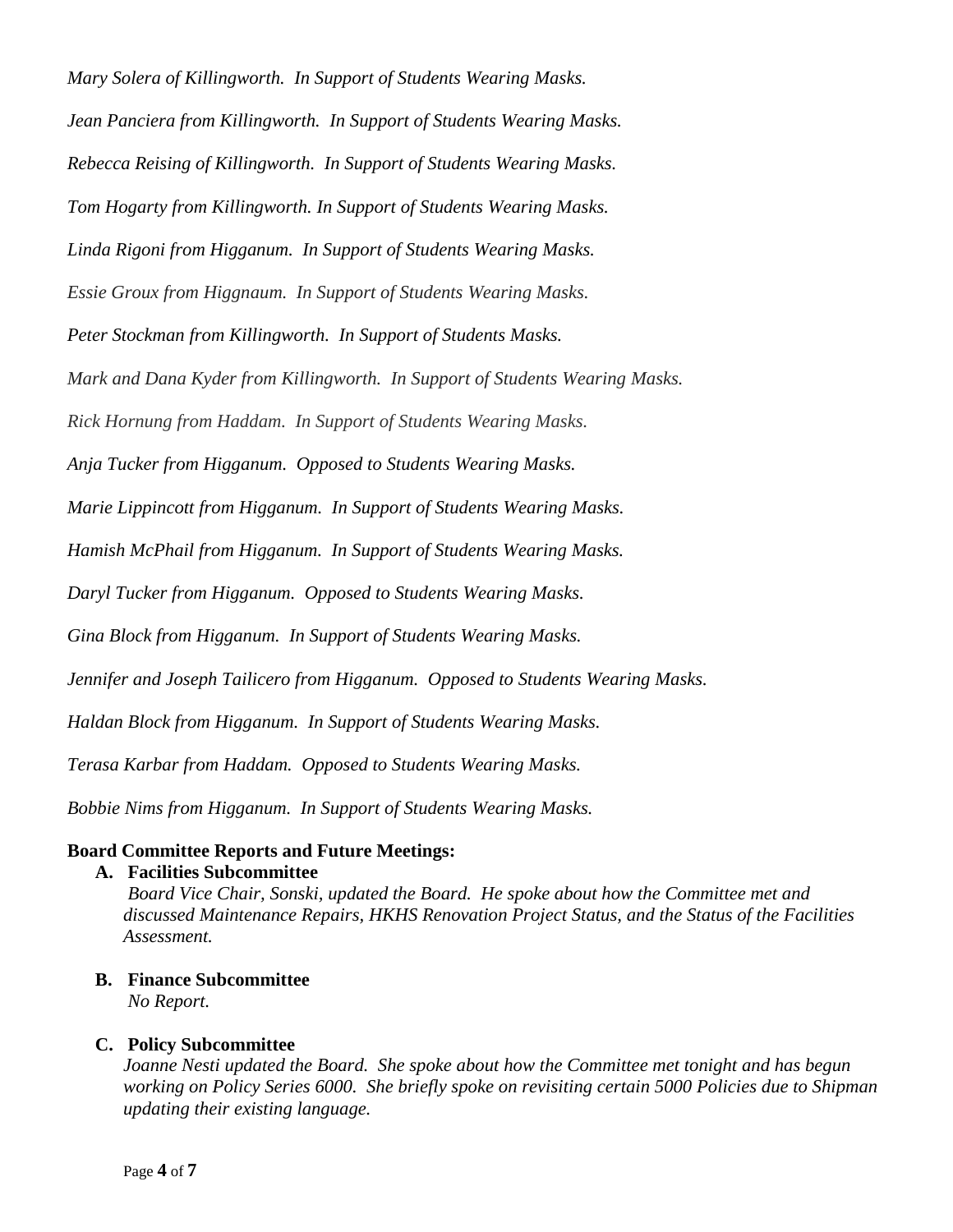### **D. Communications Subcommittee**

*Jennifer Favalora updated the Board. She spoke about communicating important topics/events in the Monthly Newsletter that happen within our District such as: Strategic Plan, Vision of Graduate, New Superintendent, and Facilities Projects. She also briefly spoke about reviewing the Subcommittee Minute process and setting up a possible email blast for Community Members that don't have kids in the District.*

## **E. Personnel and Evaluation Subcommittee**

*Board Chair*, *Sack updated the Board. The Committee met and went directly into Executive Session to discuss some Personnel Matters.*

### **F. Curriculum Subcommittee**

*No Report.*

### **G. Strategic Planning Subcommittee**

*Prem Aithal addressed the Board. The Committee met and spoke about the Planning Sessions of their Focus Groups with Laurie Kimbel and discussed the 3 phases of Strategic Planning.*

## **Board Liaison Reports**

#### **A. Healthy Communities**

*Jennifer Favolora updated the Board. She spoke on the Mentoring Program and they are looking for Board Members to give a more diverse representation.*

### **B. LEARN**

*No Report.*

#### **C. Park & Recreation**

*No Report.*

#### **D. Haddam Board of Selectmen**

*Jennifer Favalora updated the Board. She spoke about the Selectmen's meeting discussing Covid numbers within the District, and they are back holding meetings remotely.*

#### **E. Killingworth Board of Selectmen**

*Kathy Zandi updated the Board. She spoke about how the Town Selectmen held their first in-person meeting and discussed a few business items on the agenda.* 

#### **Superintendent Report**

#### **A**. **School Reopening Update**

*Interim Superintendent, Dr. JeanAnn Paddyfote, updated the Board. She presented the Reopening Plan for 2021 School Academic School Year. She spoke about the Governor's Executive Order 13A, the Vaccination Data in the District, School Lunch, Academics, and Quarantining rules, if a student is vaccinated. Director of Athletics, Lynne Flint, will update the Board soon regarding Fall Sports.*

*Board Member, Jennifer Favalora, asked about Student Laptop pick up, KES Enrollment, and Student Mask Breaks.* 

*Board Chair, Suzanne Sack, thanked Interim Superintendent, Dr. JeanAnn Paddyfote and Team for all their hard work in putting this School Reopening Plan together.*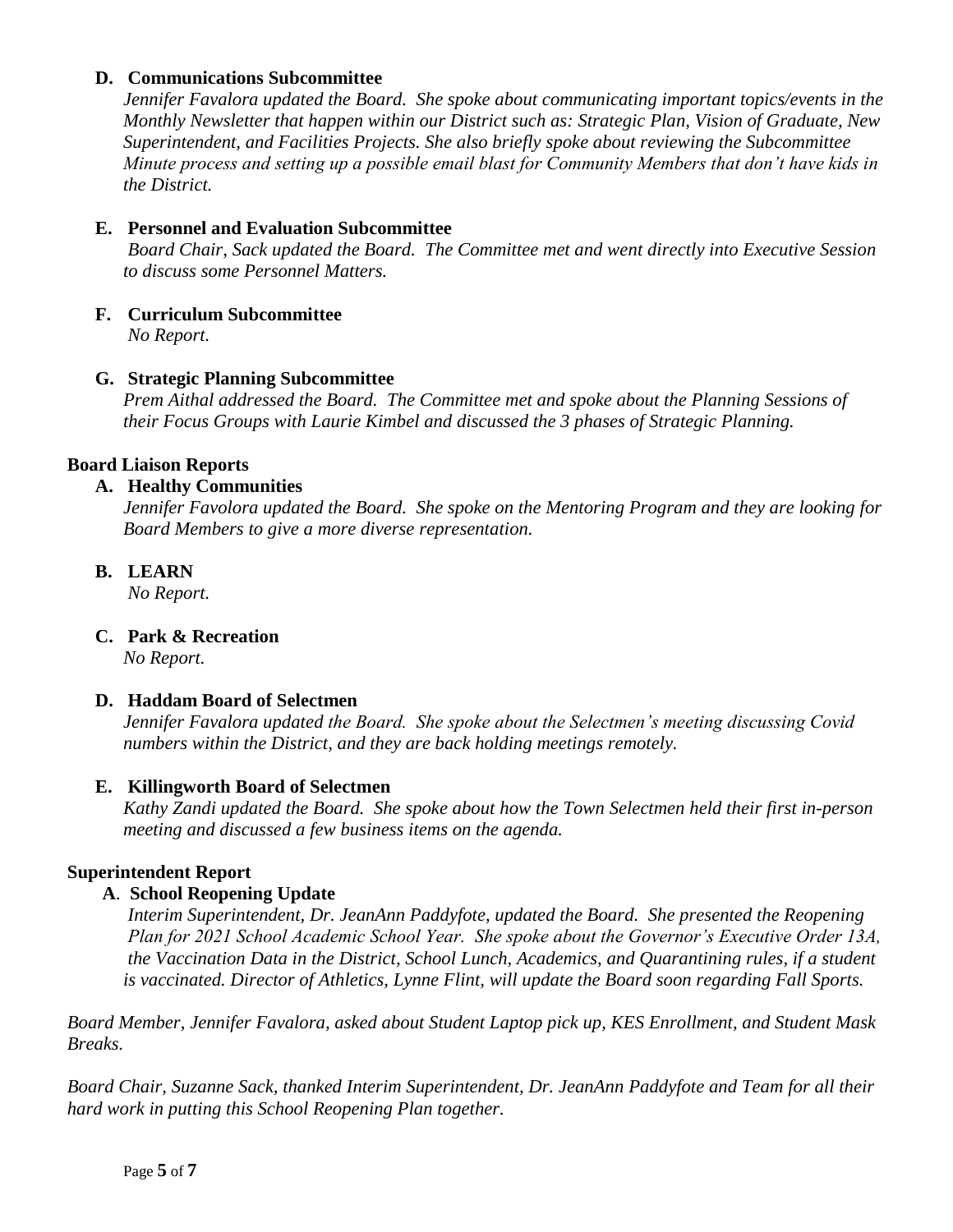#### **Old Business**

#### **A. 6000 Policy Series, Second Read and Approval**

*Joanne Nesti updated the Board. She briefly spoke on the Policies that weren't coming before the Board tonight for approval: Policy 6146.1, Weighted Grading for Honor Classes and Policy 6116, Parent Teacher Communication.*

*Board Member, Eileen Blewett, was attending remotely but had technical difficulties during the meeting; therefore, she was unable to provide a voice vote.*

*Joanne Nesti MOVED and Dr. Nelson Rivera SECONDED a motion to accept the Shipman and Goodwin Policy 6144.1 Curricular Exemptions as presented.*

*Motion passed 8-0-1 by the following Votes:*

| Kathleen Zandi YES              | NO.                                | Shawna Goldfarb Absent |                |     |              |
|---------------------------------|------------------------------------|------------------------|----------------|-----|--------------|
| Peter Sonski                    | <b>YES</b><br>NO.                  | Jennifer Favalora YES  |                | NO. |              |
| Dr. Nelson Rivera YES $\sqrt{}$ | NO.                                | Joel D'Angelo          | YES            | NO. | $\mathbf{A}$ |
| Eileen Blewett                  | Please see Note Above              | Brenda Buzzi           | YES $\sqrt{ }$ | NO. | $\mathbf{A}$ |
| Joanne Nesti                    | YES $\sqrt{ }$<br>$\sim$ NO $\sim$ | Prem Aithal            | YES.           | NO. | $\mathbf{A}$ |
|                                 |                                    | Suzanne Sack           | YES            | NO. |              |

*Joanne Nesti MOVED and Joel D'Angelo SECONDED a motion to accept Shipman and Goodwin Policy 6172.6, Credit For Online Courses as presented.*

*Motion passed unanimously 9-0-0 by the following Votes:*

| Kathleen Zandi YES $\sqrt{}$ | NO.                                   | Shawna Goldfarb Absent          |                |     |              |
|------------------------------|---------------------------------------|---------------------------------|----------------|-----|--------------|
| Peter Sonski                 | YES $\sqrt{ }$<br>NO.<br>$\mathbf{A}$ | Jennifer Favalora YES $\sqrt{}$ |                | NO. |              |
|                              | Dr. Nelson Rivera YES $\sqrt{NQ}$ A   | Joel D'Angelo                   | YES √          | NO. |              |
| Eileen Blewett               | Please see Note Above                 | Brenda Buzzi                    | YES $\sqrt{ }$ | NO. | $\mathbf{A}$ |
| Joanne Nesti                 | YES $\sqrt{ }$<br>NO.                 | Prem Aithal                     | YES.           | N() |              |
|                              |                                       | Suzanne Sack                    | YES            | NO. |              |

*Joanne Nesti MOVED and Jen Favalora SECONDED a motion to accept Shipman and Goodwin's Policy 6154, Homework as presented* 

*Motion passed unanimously 9-0-0 by the following Votes:*

| Kathleen Zandi YES $\sqrt{}$        | NO.                                            | Shawna Goldfarb Absent |                   |  |
|-------------------------------------|------------------------------------------------|------------------------|-------------------|--|
| Peter Sonski                        | <b>YES</b><br>NO.<br>$\sqrt{ }$<br>$\mathbf A$ | Jennifer Favalora YES  | $\sqrt{ }$<br>NO. |  |
| Dr. Nelson Rivera YES $\sqrt{N}$ NO | $A_{-}$                                        | Joel D'Angelo          | YES √<br>NO.      |  |
| Eileen Blewett                      | Please see Note Above                          | Brenda Buzzi           | YES<br>NO.        |  |
| <b>Joanne Nesti</b>                 | YES $\sqrt{ }$<br>NO.                          | Prem Aithal            | YES.<br>NO.       |  |
|                                     |                                                | <b>Suzanne Sack</b>    | YES<br>NO.        |  |

*Joanne Nesti MOVED Brenda Buzzi SECONDED a motion to accept Shipman and Goodwin's Policy 6120, Parental Access to Instructional Material as presented.*

*Motion passed unanimously 9-0-0 by the following Votes:*